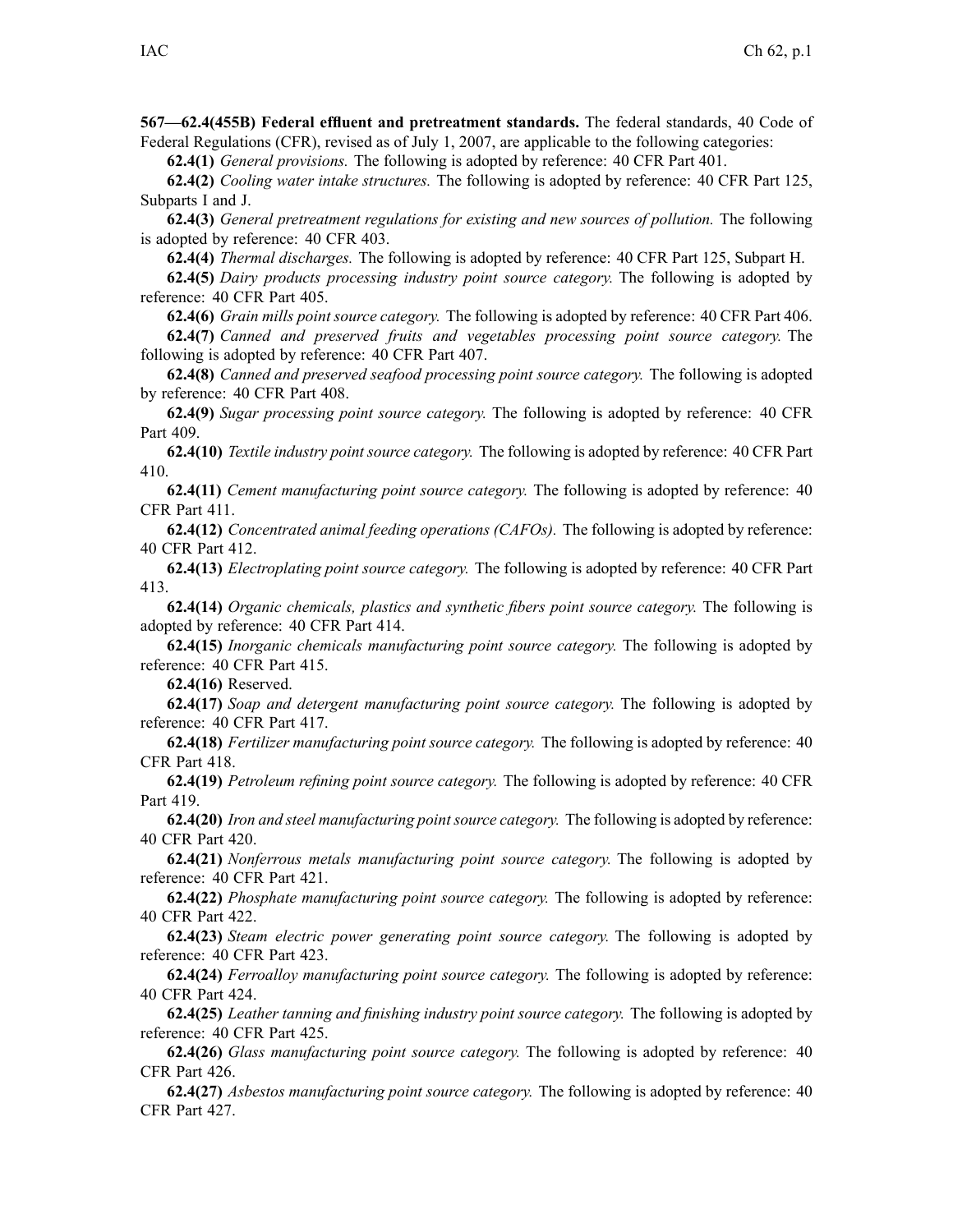**62.4(28)** *Rubber manufacturing point source category.* The following is adopted by reference: 40 CFR Part 428.

**62.4(29)** *Timber products processing point source category.* The following is adopted by reference: 40 CFR Part 429.

**62.4(30)** *Pulp, paper and paperboard point source category.* The following is adopted by reference: 40 CFR Part 430.

62.4(31) Builders paper and roofing felt segment of the builders paper and board mills point source *category.* The following is adopted by reference: 40 CFR Part 431.

**62.4(32)** *Meat and poultry products point source category.* The following is adopted by reference: 40 CFR Part 432.

**62.4(33)** *Metal finishing point source category.* The following is adopted by reference: 40 CFR Part 433.

**62.4(34)** *Coal mining point source category.* The following is adopted by reference: 40 CFR Part 434.

**62.4(35)** *Oil and gas extraction industry point source category.* The following is adopted by reference: 40 CFR Part 435.

**62.4(36)** *Mineral mining and processing point source category.* The following is adopted by reference: 40 CFR Part 436.

**62.4(37)** *Centralized waste treatment point source category.* The following is adopted by reference: 40 CFR Part 437.

**62.4(38)** *Metal products and machinery point source category.* The following is adopted by reference: 40 CFR Part 438.

**62.4(39)** *Pharmaceutical manufacturing point source category.* The following is adopted by reference: 40 CFR Part 439.

**62.4(40)** *Ore mining and dressing point source category.* The following is adopted by reference: 40 CFR Part 440.

**62.4(41)** *Industrial laundries point source category.* Reserved.

**62.4(42)** *Transportation equipment cleaning point source category.* The following is adopted by reference: 40 CFR Part 442.

**62.4(43)** *Paving and roofing materials (tars and asphalt) point source category.* The following is adopted by reference: 40 CFR Part 443.

**62.4(44)** *Waste combustors point source category.* The following is adopted by reference: 40 CFR Part 444.

**62.4(45)** *Landfills point source category.* The following is adopted by reference: 40 CFR Part 445. **62.4(46)** *Paint formulating point source category.* The following is adopted by reference: 40 CFR Part 446.

**62.4(47)** *Ink formulating pointsource category.* The following is adopted by reference: 40 CFR Part 447.

**62.4(48)** *Printing and publishing point source category.* Reserved.

**62.4(49)** *Steam supply and noncontact cooling water point source category.* Reserved.

**62.4(50)** *Concentrated aquatic animal production point source category.* The following is adopted by reference: 40 CFR Part 451.

**62.4(51)** *Clay, gypsum, refractory and ceramic products point source category.* Reserved.

**62.4(52)** *Concrete products point source category.* Reserved.

**62.4(53)** *Shore receptor and bulk terminals point source category.* Reserved.

**62.4(54)** *Gum and wood chemicals manufacturing point source category.* The following is adopted by reference: 40 CFR Part 454.

**62.4(55)** *Pesticide chemicals manufacturing point source category.* The following is adopted by reference: 40 CFR Part 455.

**62.4(56)** *Adhesives and sealants industry point source category.* Reserved.

**62.4(57)** *Explosives manufacturing point source category.* The following is adopted by reference: 40 CFR Part 457.